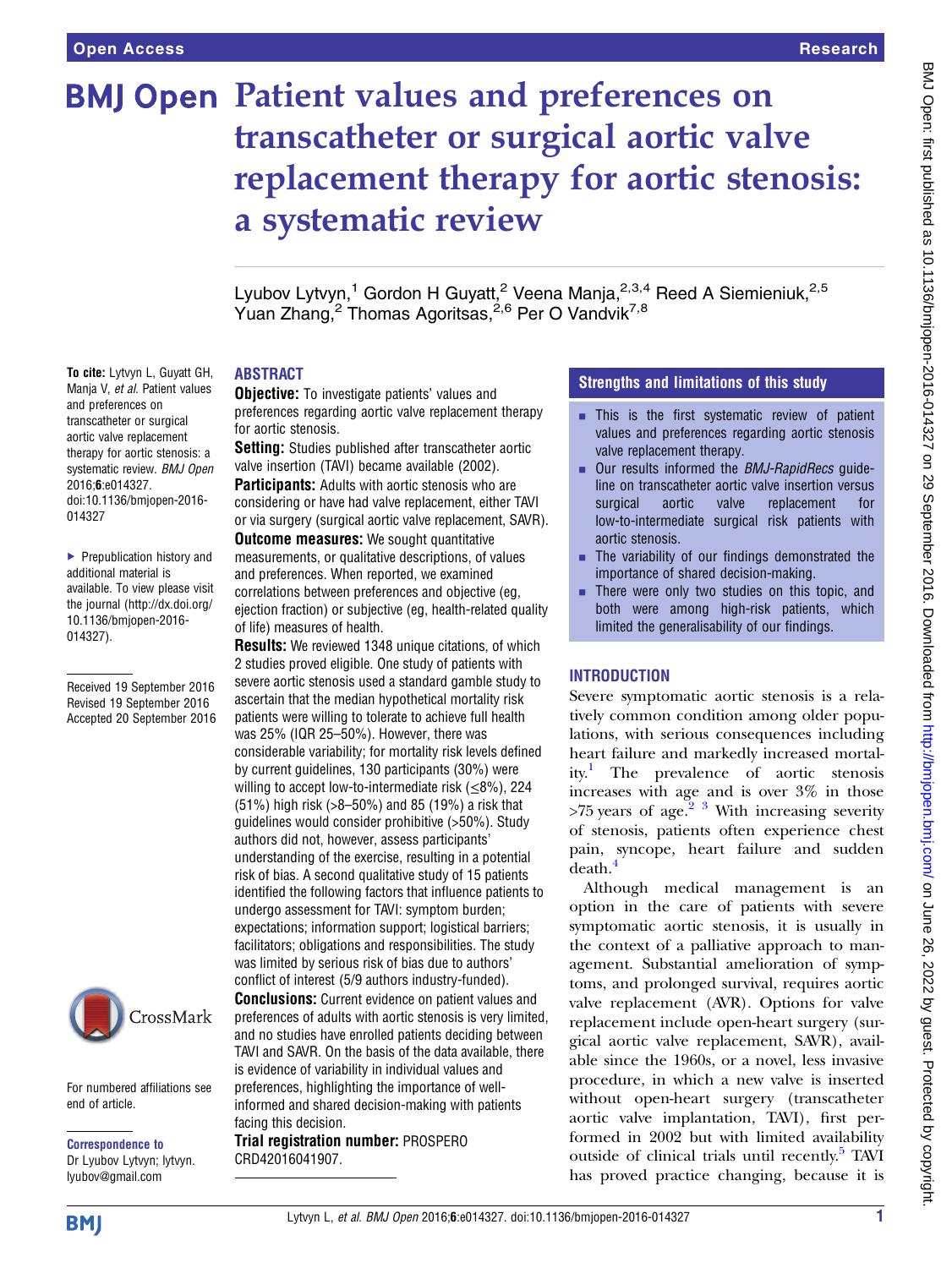feasible in patients otherwise at high or extreme risk with SAVR, commonly defined as a risk score of 8% or higher on the Society of T[ho](#page-5-0)racic Surgery predictive risk of mortality (STS-PROM). $6-8$  Following a recent trial of patients with severe aortic stenosis at low-to-intermediate risk for perioperative complications, two systematic reviews have demonstrated that transfemoral TAVI versus SAVR reduces mortality and stroke over the short term but increases the risk of heart failure in this population; its impact on long-term outcomes remains uncertain (R A Siemieniuk, T Agoritsas, V Manja, et al. Transcatheter versus surgical aortic valve replacement in low and intermediate risk patients with severe aortic stenosis: a systematic review and meta-analysis. BMJ, co-submitted). $\frac{9}{10}$ 

Clinicians' appraisal and patients' appraisal of benefits and harms may differ, and values and preferences are likely to differ among patients with similar health states. $11$  Therefore, it is of high relevance to understand, with the best available evidence, patient's values and preferences in settings where real therapeutic choices exist. Particularly in patients with severe aortic stenosis between 65 and 85 at low-to-moderate perioperative risk, TAVI versus SAVR represents as such a value and preference sensitive choice (R A Siemieniuk et al. BMJ, co-submitted; P O Vandvik, C M Otto, R A Siemieniuk, et al. For those with severe, symptomatic aortic stenosis is transcatheter or open surgical aortic valve replacement in those at low to intermediate risk surgical risk? A clinical practice guideline. BMJ, co-submission).

Making recommendations for clinicians and patients requires that guideline panels have an understanding of the determinants of patients' choices. Patient values and preferences are a key factor when moving from evidence to recommendations.<sup>[12](#page-5-0)</sup> We therefore conducted a systematic review of patients' values and preferences related to outcomes of TAVI and SAVR in the management of aortic stenosis. Our systematic review was initiated to inform the first BMJ-RapidRecs (P O Vandvik, C M Otto, R A Siemieniuk et al. Transcatheter or surgical aortic valve replacement for patients with severe, symptomatic, aortic stenosis at low to intermediate surgical risk: a clinical practice guideline. BMJ, co-submission), a new BMJ series of trustworthy recommendations published in response to potentially practice-changing evidence (R A Siemieniuk, T Agoritsas, H Macdonald, et al. Editorial: Introduction to BMJ Rapid Recommendations. BMJ, co-submission).

#### **METHODS**

This study followed the MOOSE reporting guidelines (see online [supplementary appendix 1](http://dx.doi.org/10.1136/bmjopen-2016-014327)). The registered study protocol is available online (PROSPERO: CRD42016041907).

#### Eligibility criteria

We included studies enrolling participants 18 years of age or older diagnosed with aortic stenosis that elicited

values and preferences on outcomes related to treatment options for aortic stenosis, including SAVR or TAVI. We included studies reporting quantitative values and preferences regarding the decision of treatment, including studies on health state value, direct choice or forced choice, non-utility measurement of health states as well as qualitative studies that inform preferences, views, experiences, attitudes or perceptions. We considered patient values and preferences to be 'the relative importance patients placed on the outcomes' for the decision that they are considering. We excluded studies simultaneously addressing more than one disease if it did not provide information on aortic stenosis patients separately; studies reporting on treatment options for aortic stenosis before TAVI became available (2002); non-primary studies (eg, clinical practice guidelines, reviews, commentaries, communications, letters or viewpoints), case reports or case series; and studies reporting health-related quality of life of patients with severe aortic stenosis that did not elicit patients' values and preferences.

#### Search strategy

With the assistance of a research librarian, we searched MEDLINE, MEDLINE in-process, EMBASE and PsychINFO via Ovid, from 2002, using a combination of keywords and MeSH terms for 'aortic stenosis' AND 'valve replacement' and using the sensitive search filters on how stakeholders value health outcomes developed previously, which includes terms related to health utility, patient values, patient preferences and health-related quality of life (Selva-Olid A, Solà I, Zhang Y, et al. Development and use of a content search filter for studies on how patients and other stakeholders value health outcomes. Manuscript in progress 2016). We also searched for relevant abstracts from the Society of Medical Decision Making Annual Meetings (2005–2016) and Biennial Meetings (2011–2015), which were available online. The search strategy is available in the online [supplementary appendix 2](http://dx.doi.org/10.1136/bmjopen-2016-014327). For studies that were eligible, we reviewed their reference list to identify other potentially eligible citations. There were no language or publication status restrictions. We did not find any non-English studies, thus translators were not needed.

#### Study selection

Three review authors (LL, RAS, VM) independently screened titles and abstracts using prespecified criteria, in pairs (fi[gure 1\)](#page-2-0). Two authors (LL, VM) independently reviewed full-text articles of potentially relevant studies. Disagreements were resolved by discussion, and a third party was available when necessary (RAS, YZ).

#### Quality assessment

For observational studies addressing values and preferences that reported quantitative outcomes, we evaluated risk of bias using a novel instrument developed by Zhang et al, which includes the following domains: study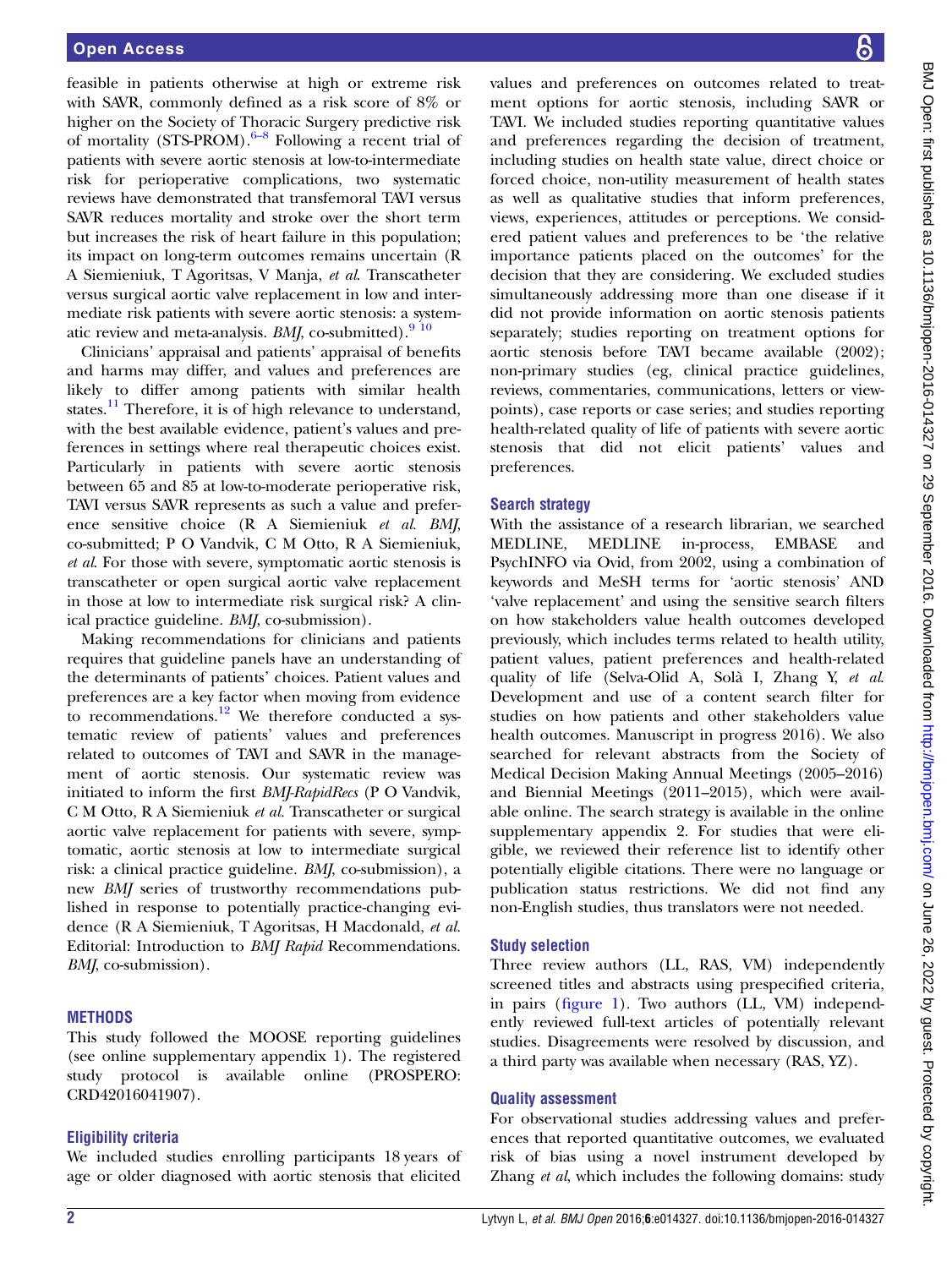<span id="page-2-0"></span>

Figure 1 PRISMA flow diagram.

population (sample selection, response rate), measurement accuracy (choice of the methodology, administration of the methodology, outcome presentation, understanding the methodology) and data analysis. We chose this instrument because there are no published tools for assessing risk of bias for values and preferences studies. For studies reporting qualitative outcomes, we used the CASP checklist to examine methodological limitations.<sup>[13](#page-5-0)</sup>

#### Data collection and presentation

Two reviewers (LL, VM) independently extracted patient demographics (eg, age, sex), clinical characteristics (eg, New York Heart Association (NYHA) functional classification), description of the methods used to elicit values and preferences and quantitative and qualitative results. Disagreements were resolved through discussion or by consulting a third party (RAS, YZ). We summarised results of quantitative and qualitative studies on values and preferences of outcomes of aortic stenosis management, with the focus on elucidating the relative importance associated with outcomes relevant to this condition. In addition, we reviewed the correlation between patients' values and preferences and their demographic (eg, age), clinical (eg, ejection fraction) or disease variables (eg, mental and physical health state, quality of life).

#### Incorporation into BMJ-RapidRecs

In the linked BMJ-RapidRecs project, a guideline panel of clinicians, researchers, methodologists and patient representatives (community panel members) create rapid and

trustworthy recommendations, evidence summaries and decision aids for TAVI versus SAVR in low and intermediate risk patients (P O Vandvik et al. BMJ, co-submission). To provide the BMJ-RapidRecs guideline panel with best current evidence on treatment alternatives for all patientimportant outcomes, three systematic reviews were conducted: on the relative effects of TAVI versus SAVR (R A Siemieniuk et al. BMJ, co-submitted), on prognosis (baseline risk from observational studies) (F Foroutan, G H Guyatt, K O'Brien, et al. Prognosis after surgical replacement with a bioprosthetic aortic valve in patients with severe symptomatic aortic stenosis: systematic review of observational studies. BMJ, co-submitted) and this review on values and preferences. Furthermore, the results of this review will be incorporated into the online consultation decision aids generated from the evidence summary supporting this BMJ-RapidRecs, available in an online authoring and publication platform MAGICapp ([http://www.](http://www.magicapp.org) [magicapp.org\)](http://www.magicapp.org). The results will particularly inform the 'practical issues' section of the decision aids created for this guideline. $14$ 

#### RESULTS

Of 1343 unique studies identified through database searching and 5 additional references through grey literature searching, 14 proceeded to full-text review, of which 2 full-text studies proved eligible<sup>[15 16](#page-5-0)</sup> (figure 1). One study published an additional article addressing the validity of the instrument they used (standard gamble), which we used to supplement the findings. $17$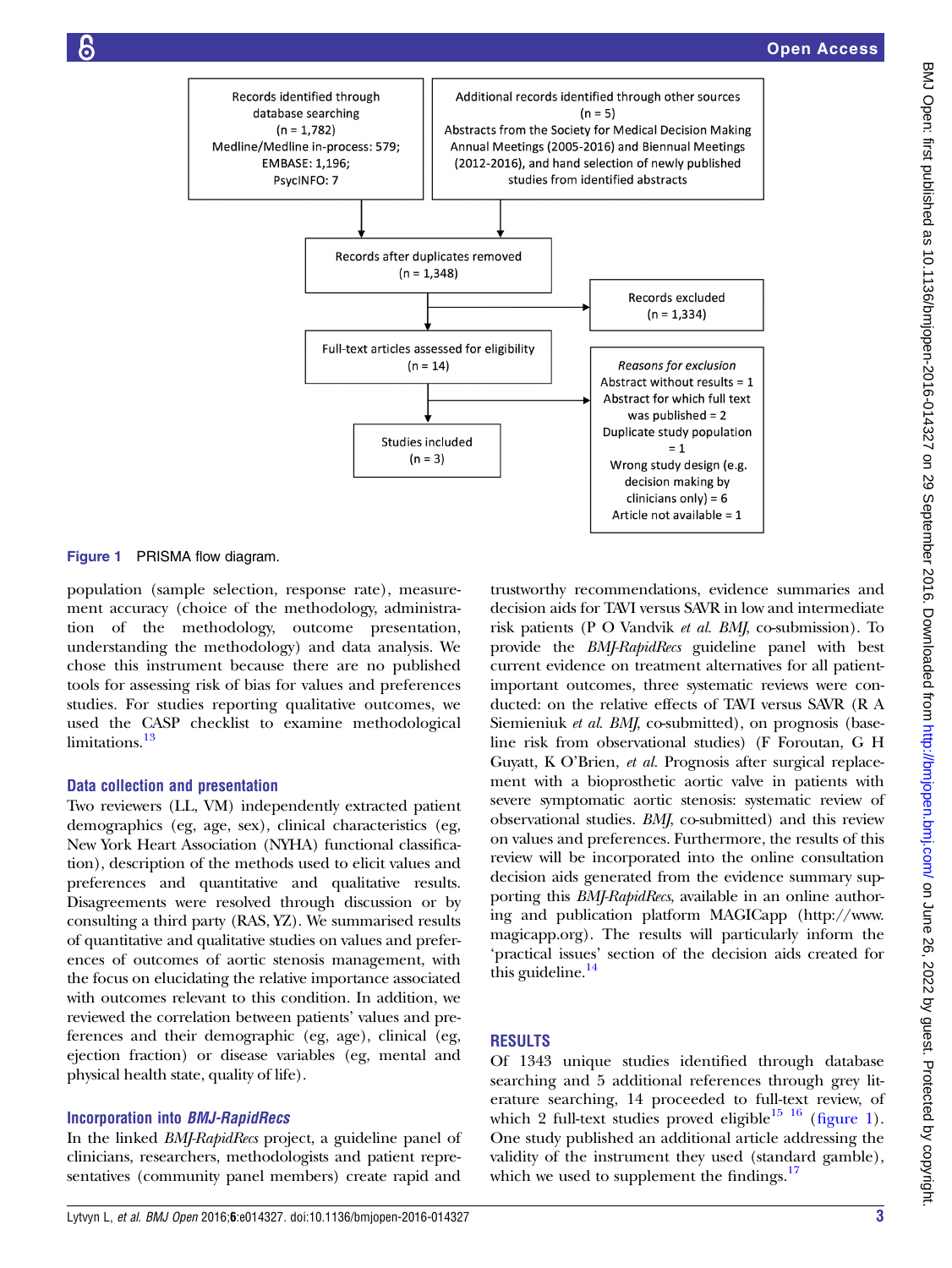#### Quantitative study

Using the standard gamble, Hussain et  $al^{15}$  17 evaluated the surgical mortality risk that patients were willing to accept if full health resulted from their surviving an AVR. The study was conducted in Norway from May 2010 to May 2015 and recruited consecutive patients with severe aortic stenosis referred to an outpatient clinic (Oslo University Hospital) for AVR. The 439 participating patients, of whom 40% were women (n=175), had a mean age of 75 years (SD 11). The median predicted mortality using the STS-PROM Score was 11.9% (IQR 7.5–17.1).

Regarding risk of bias, the authors enrolled a consecutive sample of patients, had a 98% response rate, used a verbal interview and visuals to represent the health state and instrument and analysed results appropriately. The authors did not, however, assess understanding of the standard gamble exercise by the participants. This raises the possibility that participants may not have understood the exercise, which could possibly explain what might be considered counterintuitive findings.

For the standard gamble, participants were given the hypothetical choice of continued life in their current health state or to undergo an intervention (SAVR) that either restores full health or results in sudden death. Participants were interviewed for ∼10 min and given a visual aid showing bars representing the risk of death. The interview began with patients being asked about symptoms of concern and to consider their physical and mental health, activity limitations, medications and treatment and any worries about their heath caused by aortic stenosis-related symptoms. Participants chose between continued life in their current health state and undergoing an intervention that either restores full health or results in sudden death. Full health was described as equal to that of an individual of similar age and sex without giving the number of years of life expectancy. The probability of death started at 95%. The probability of death was reduced by 5% intervals until the patient became indifferent between their continued health state and the gamble.

Risk willingness varied considerably among participants. The overall median risk willingness was 25% (IQR 25–50%); 130 participants (30%) were willing to accept low-to-intermediate mortality risk  $(\leq 8\%)$ , of whom 104 were unwilling to accept any risk of death; 224 (51%) high risk (>8–50%) and 85 (19%) a prohibitive risk  $(50\%)$ , of whom 17 were willing to accept a probability of dying of 95–100%, which the authors attributed as placing an extremely low value on continued life in their current health. They used labels for risk categories of the AHA/ACC 2014 Guidelines, although almost 20% of the patients did not find a probability of over 50% prohibitive (ie, they were willing to accept this probability). $'$ 

The study also calculated correlations between demographic and clinical characteristics, as well as patientreported measures of health, and risk willingness. Authors reported no relation between risk willingness and STS-PROM scores, age, sex, education level and medical history and depression symptoms. Patients with higher risk

BMJ Open: first published as 10.1136/bmijopen-2016-014327 on 29 September 2016. Downloaded from http://bmjopen.bmj.com/ on June 26, 2022 by guest. Protected by copyright BMJ Open: first published as 10.1136/bmjopen-2016-014327 on 29 September 2016. Downloaded from by by middished by and 26, 2022 by guest. Protected by copyright.

willingness had more severe echocardiographic valve findings, lower left ventricular ejection fraction, more severe functional impairment by NYHA functional classification (p<0.001), greater likelihood of having pulmonary disease  $(p=0.02)$ , greater weekly restricting symptoms  $(p<0.001)$ , worse Short Form-36 Item Health Survey Physical  $(p<0.001)$  and Mental Component function  $(p<0.01)$ , worse EuroQoL 5-Dimensional health-related quality of life (p=0.001) and Visual Analog Scale (VAS) rated quality of life  $(p<0.001)$ . In a multivariable logistic regression model examining risk willingness of >50% versus 50% or less, factors with a univariable p<0.25 were included; only the reported number of weekly restricting symptoms and EQ-VAS remained significantly associated with risk willingness over  $50\%$  (p<0.05).

#### Qualitative study

Lauck *et al*<sup>[16](#page-5-0)</sup> in a qualitative study conducted in a provincial cardiac TAVI centre in Vancouver, Canada, explored factors influencing the decision to be assessed for TAVI of 9 male and 6 female participants with a median age of 86 years (range 75–92) and a median perioperative risk by STS-PROM of 6.5% (range 2.6–16.3). The patients participated in interviews of ∼15–60 min; investigators transcribed and analysed the interviews for emerging themes. Six themes, each with three subcategories, emerged from their research: (1) symptom burden (shortness of breath, chest pain, increasing fatigue); (2) the 'experienced' patient (medical history, comparison with past significant medical experiences, ongoing medical management); (3) expectations (length of life, quality of life, risk and benefit analysis); (4) healthcare system and information support (source of experience, informal support system (family navigator), formal support system (physician navigator)); (5) logistical barriers and facilitators (financial resources, remote location and travel requirement, needing help) and (6) obligations and responsibilities (caregivers' responsibilities (for the patient and themselves), keeping house, being a partner).

Regarding the methodological limitations, the aim of the study was clear, the methodology chosen (exploratory qualitative approach) was useful to answer the research question and the data collection (semistructured interviews until informational redundancy) was appropriate. The authors conducted purposeful sampling and stopped data collection once they determined that informational redundancy was attained. Conflict of interest may have influenced that decision, as well as patient recruitment decisions: five of the nine authors are consultants for Edwards Lifesciences (a company that produces TAVI valves). The authors did not discuss the relationship between researcher and participant.

#### **DISCUSSION**

#### Principal findings

Among patients referred for SAVR, patients manifested very wide variability in the probability of surgical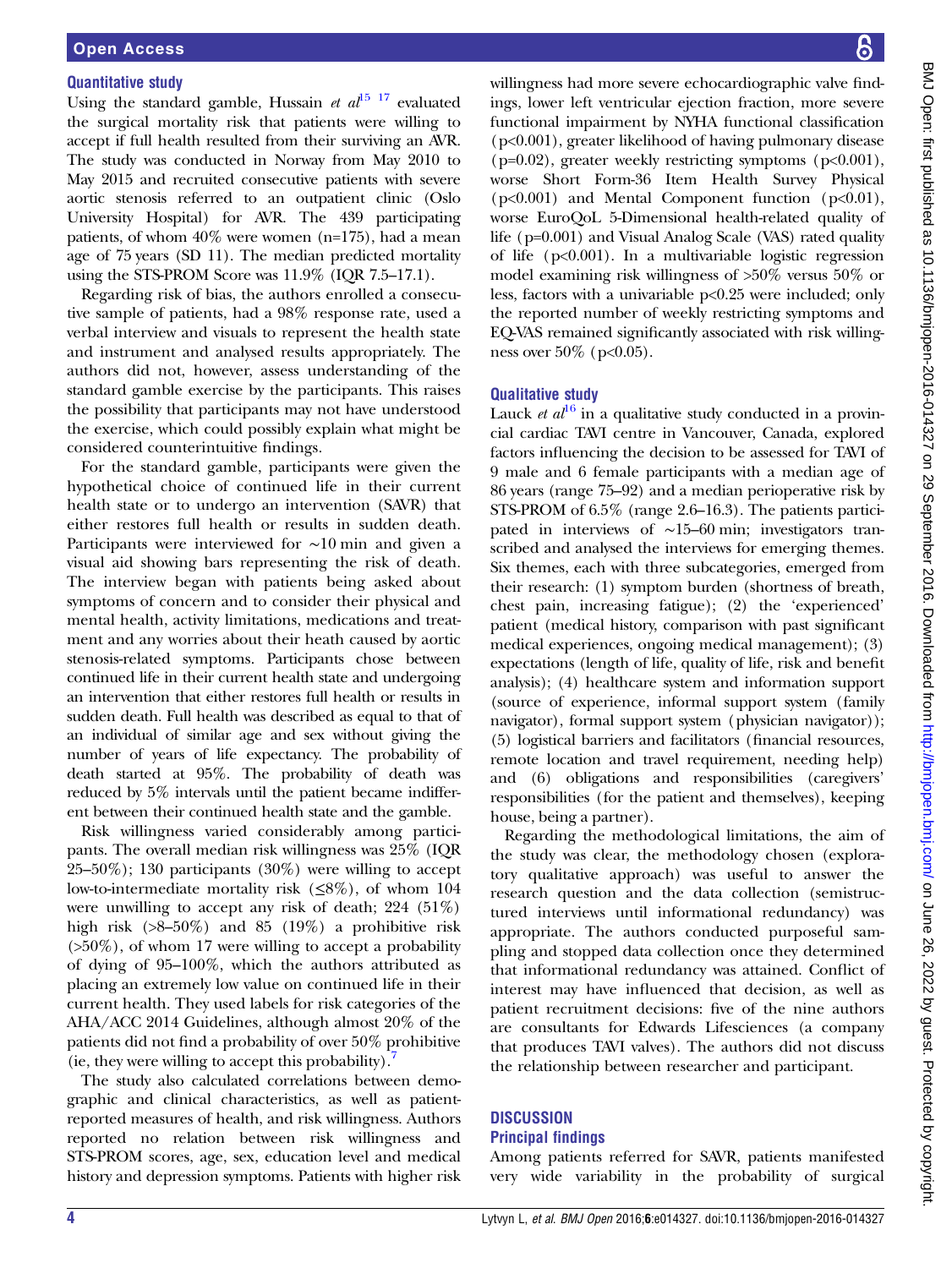mortality they were willing to accept to improve quality of life: substantial proportions of participants were willing to accept only low risk, intermediate risk or very high risk. High risk willingness was not associated with demographic characteristics but was significantly associated with greater functional and quality of life impairment. A number of such measures showed significance in univariable analyses, but for risk willingness of >50%, only the number of daily activities impaired, and the EQ5D-VAS remained significant in a multivariable model.

In 15 patients being considered for TAVI, investigators reported a number of factors that influenced their decision to have the assessment. Patients reported biomedical, functional, social and environmental considerations, including symptom burden, past experience, expectations of therapy, available support from the healthcare system and informal sources (eg, family), logistical barriers and facilitators and obligations and responsibilities.

#### Strengths and weaknesses

Our review has a number of strengths. First, we performed a comprehensive search of databases and grey literature and did not limit our findings to a particular study design. Second, we selected studies, extracted data and conducted risk of bias assessment independently and in duplicate. Third, for our risk of bias assessment, we used tools specific to each study design (CASP for qualitative studies and an instrument in the final stages of development for quantitative studies). Fourth, the study by Hussain et al met most criteria for low risk of bias. In particular, the quantitative study recruited consecutive patients and achieved a 98% response rate, enhancing the representativeness of the population. The qualitative study included patients of both sexes, with a relatively wide age range, and a wide range in risk scores.

There are several limitations, the most important of which is that we found only two full-text studies addressing the question of interest. Each study had inherent limitations regarding generalisability. The qualitative study recruited patients from a single tertiary care centre being assessed for TAVI only.<sup>[16](#page-5-0)</sup> The quantitative study recruited only surgical AVR patients from a tertiary care centre.<sup>[15](#page-5-0)</sup> Both studies included only high-risk patients.

Aside from issue of generalisability, limitations include Hussain *et al's* use of only the standard gamble tool to address current perceptions of patients' quality of life. The instrument represents a specific, limited methodology that simplifies a complex decision process and raises questions of patients' understanding. Finally, the instrument used for assessment of risk of bias in the quantitative study is preliminary and still undergoing refinement and testing.

#### Context in relation to the body of literature

Findings of less risk aversion with progression of disease and poorer self-reported quality of life are consistent with studies of other conditions.<sup>18</sup> <sup>19</sup> For instance, in one study investigators found, using the standard gamble, that more severely affected patients ready for a transplant placed less value on their current health state than patients not ready for transplant. $19$  Similarly, another study reported lower standard gamble utility scores for patients with more debilitating health states, such as higher NYHA scores.<sup>[18](#page-5-0)</sup> Consistent with results from Hussain et al work, both studies highlighted important variation in individual values and preferences, regardless of health status measures and other correlates.

Our copublished and linked systematic review of treatment effects highlighted key trade-offs between risks and benefits with TAVI or SAVR (R A Siemieniuk et al. BMJ, co-submitted). Transfemoral TAVI reduces mortality, stroke, life-threatening bleeding, atrial fibrillation and recovery time at the cost of an increased risk of permanent pacemaker insertion, heart failure symptoms, shortterm aortic valve re-intervention and serious uncertainty in long-term valve durability. The trade-off between risk and benefits needs to be considered in each individual circumstance.

Addressing the need for improved shared decisionmaking in surgery, investigators have developed an decision aid for high-risk surgeries. $20$  Consultation decision aids for patients at varying age and risk based on the evidence summary of the systematic review that informed the BMJ-RapidRecs are available online on the MAGICapp [\(http://www.magicapp.org](http://www.magicapp.org)), accessible through the BMJ-RapidRecs (P O Vandvik et al. BMJ, co-submission).

#### Unanswered questions and future research

There is a paucity of evidence addressing patient values and preferences on the management of severe aortic stenosis. Furthermore, based on the evidence available, variability in choice regardless of health state suggests that risk willingness is not always predicted by health status and disease burden, and thus when desirable and undesirable outcomes are closely balanced there is a need to engage in shared decision-making at the individual patient level. However, given the limited data available, the results of this review may not be generalisable.

Studies that follow-up patients throughout their actual decision process, optimally informed through shared decision-making, and in short term and long term after their intervention would provide additional useful information for clinicians and guideline developers. Investigators would usefully undertake research comparing values and preferences between all treatment options (SAVR, TAVI, medical treatment), using systematic and objective methods.

#### CONCLUSIONS

The finding of high variability in values and preferences suggests that guideline panels should issue strong recommendations only when benefits very clearly outweigh